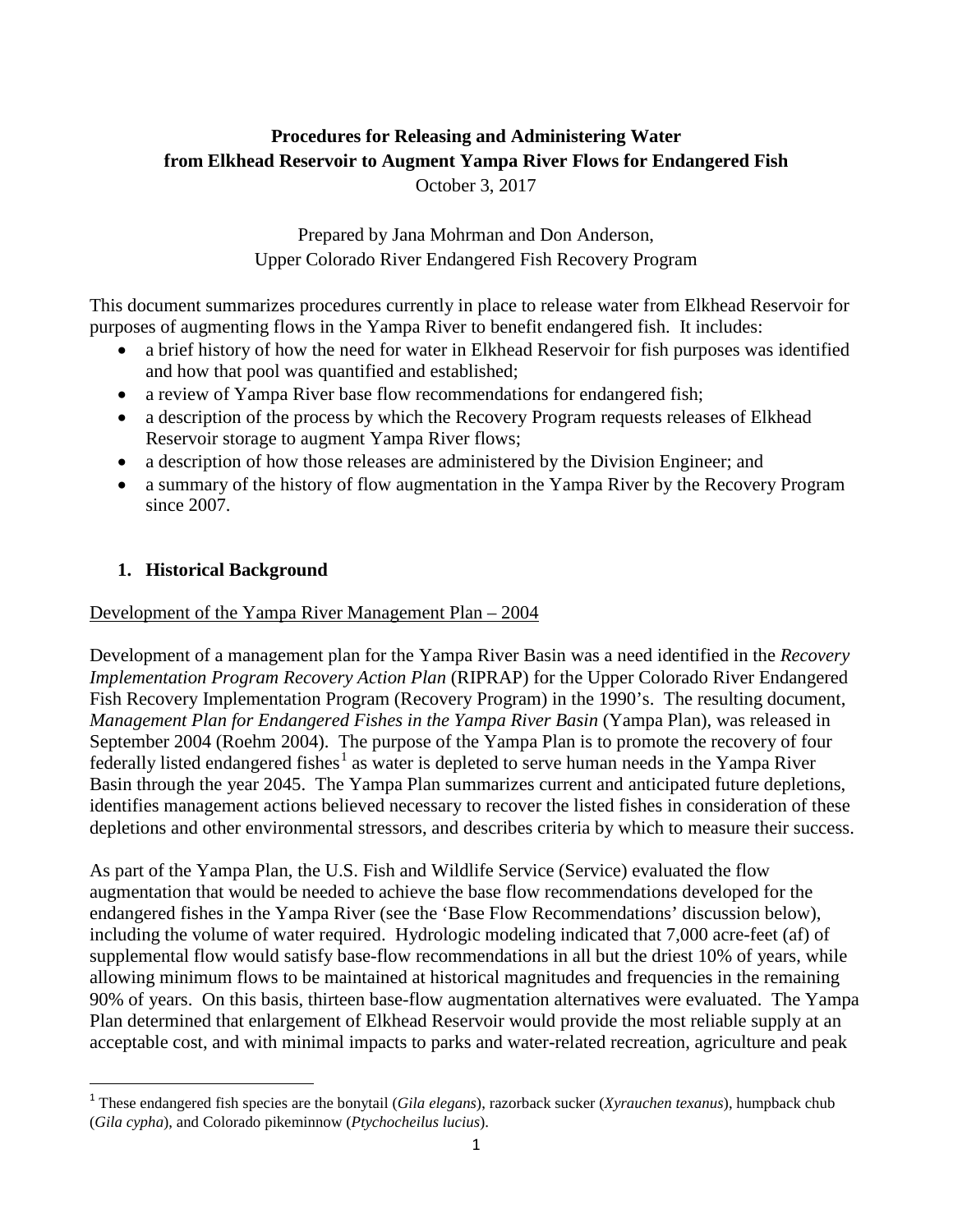flows. In 2005, the U.S. Fish and Wildlife Service (Service) and the States of Colorado and Wyoming, as partners in the Recovery Program, signed a *Cooperative Agreement to Implement the Management Plan*, collectively committing to implement the Yampa Plan, including the Elkhead Reservoir enlargement. The signing of the Cooperative Agreement by the Service constituted a federal action impacting endangered fish that required an Endangered Species Act (ESA) Section 7 consultation. That consultation resulted in the Final Programmatic Biological Opinion on the Management Plan for Endangered Fishes in the Yampa River Basin (U.S. Fish and Wildlife Service, 2005a).

#### Programmatic Biological Opinion (PBO) – 2005

The Service's 2005 Programmatic Biological Opinion (2005 PBO) on the impacts of the Yampa Plan identifies the maintenance of elevated spring peak flows and the augmentation of low flows in the Yampa River as important for maintaining suitable habitat conditions and supporting the recovery of endangered fish. The Service recognized that implementation of a base flow augmentation plan involving the release of up to 7,000 acre-feet per year (af/yr) for instream flow purposes could serve as an essential conservation measure to provide ESA compliance for historic depletions in the river basin, and for up to approximately 53,000 af/yr of new basin depletions (30,000 af/yr in Colorado, and 23,000 af/yr in Wyoming).

The Colorado River Water Conservation District had proposed to enlarge Elkhead Reservoir. In light of that, the Recovery Program funded an additional 5,000 af enlargement to the planned enlargement of Elkhead Reservoir to provide water for augmenting summer low flows in the lower Yampa River between Elkhead Creek and the Green River. The Recovery Program contributed \$13,276,547 toward the total cost of the reservoir enlargement, as a prorated share for obtaining the 5,000 af storage for Program purposes. This enlargement of Elkhead Reservoir was completed in 2007.

In addition to the pool provided by the enlargement, the Service entered into a 20-year contract with the Colorado River Water Conservation District (CRWCD) to lease up to 2,000 af of water annually from Elkhead Reservoir on an as-needed basis at a rate of \$50.00 per acre-foot of water actually leased (USFWS 2005b). This lease rate is less than the actual cost of the water incurred by CRWCD. The difference is credited as a nonfederal contribution to the Recovery Program pursuant to P.L. 106-392 as amended, the Recovery Program's authorizing legislation.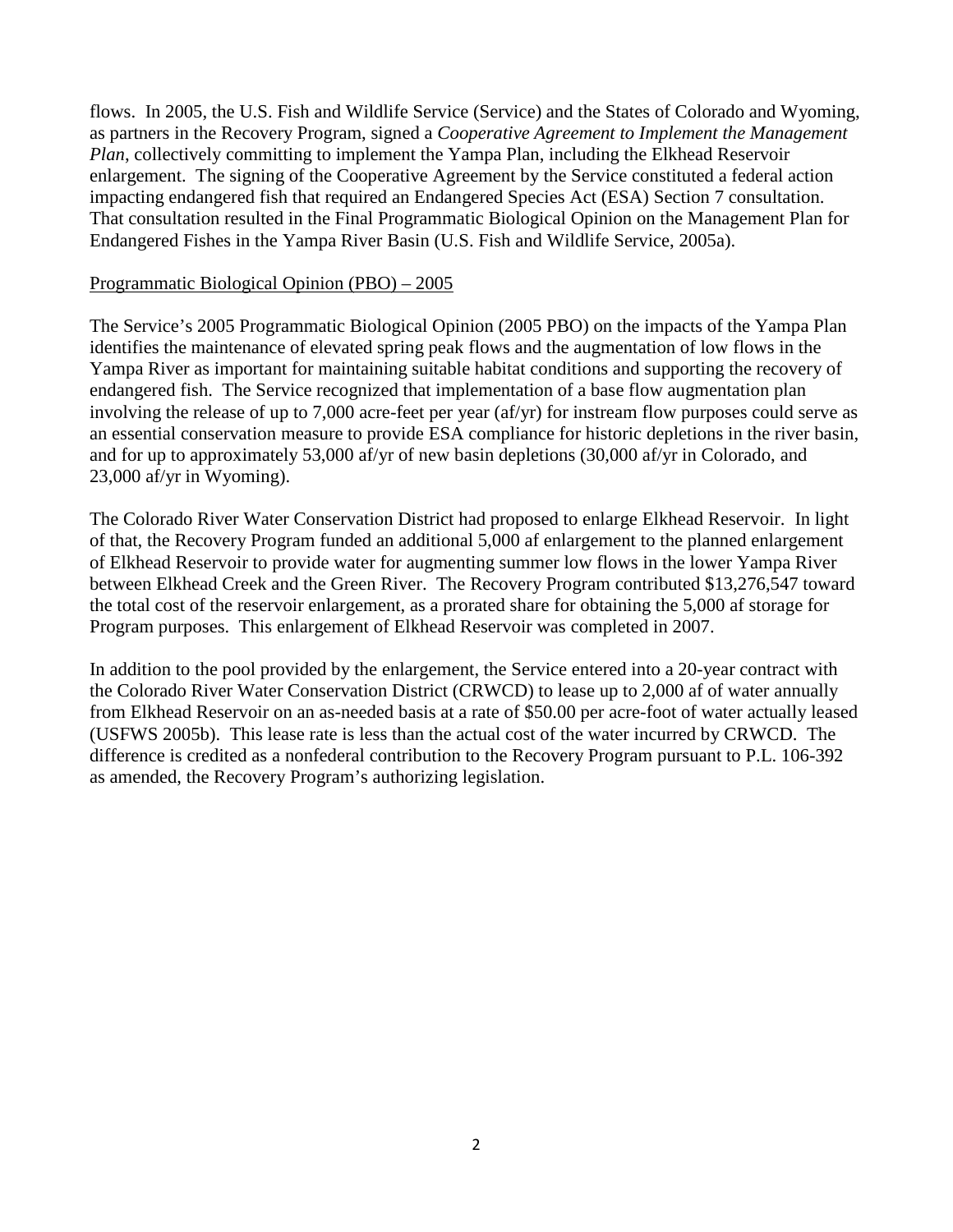

**Figure 1**. Schematic of the Yampa River system, including several features cited in this paper.

### **2. Base Flow Recommendations**

"Base flows" generally refer to the sustained flow of a stream in the absence of direct runoff, where flow is primarily maintained by groundwater and shallow subsurface discharge to the stream channel and its tributaries, including returns from agricultural uses. The base flow period for the Yampa River – that is, the period during which base flows rather than direct runoff dominate the hydrograph, and during which streamflow tends to be lower – generally begins in August and ends in March. Modeling shows that the undepleted hydrograph of the Yampa River follows a pattern wherein flows during August - October are generally lower than the remainder of the base-flow period, with the lowest flows occurring in September (Modde et al., 1999). Flows during the August – October period have been further reduced by water demands.

From a fisheries standpoint, a threat presented by low flows is reduced habitat of all types (Modde et al., 1999; Bestgen, 2015). In general, low flows reduce overall habitat depth and area and reduce the availability of food. Maintenance of minimum flows is important for fish movement, as large-bodied native fishes must traverse riffles to move throughout the Yampa River and find the best sites for foraging, resting, and spawning. Base flows additionally provide habitat for early life stages of native fishes in nearshore areas, such as backwaters and secondary channels. Higher base flows in the Yampa River may also promote a thermal regime that is more favorable overall for the native fish community as a result of reducing nonnative predator fish growth (Bestgen 2015).

#### Yampa Plan Recommendations – 2004

Base flow recommendations for the Yampa River that were recognized in the 2004 Yampa Plan as supporting the survival and recovery of the endangered fishes included the following: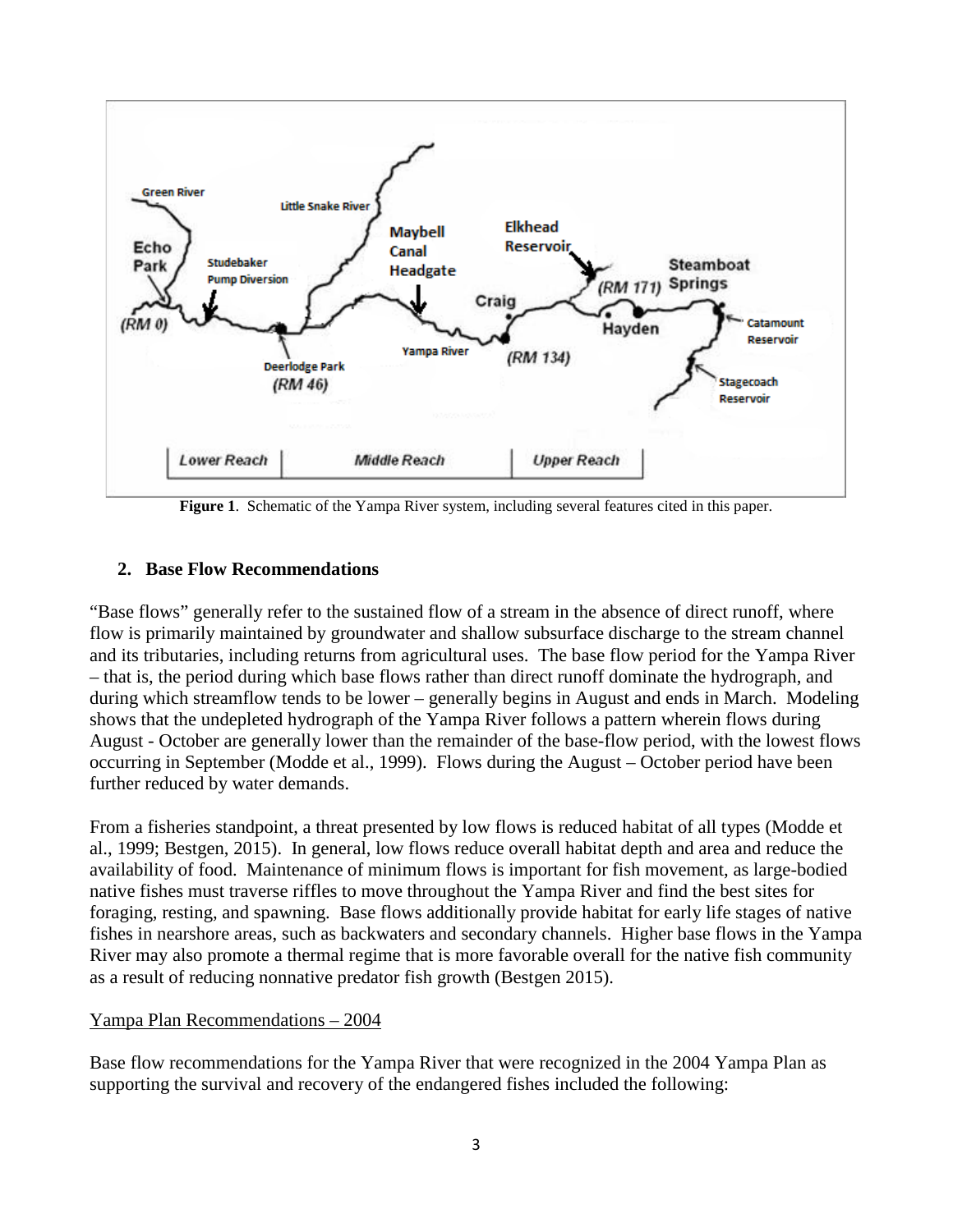- The U.S. Fish & Wildlife Service's (Service) recommendations (Modde et al. 1999) that daily average base flows in the Yampa River not fall below 93 cubic feet per second (cfs) at the Maybell, Colorado gage location from August through October at any greater frequency, magnitude, or duration in the future than had occurred historically<sup>[2](#page-3-0)</sup>. These researchers determined that riffle habitat declined most rapidly at flows below 93 cfs. Of the three river meso-habitats (riffles, runs and pools), riffles are considered the most sensitive to changes in flow and important for the production of macro-invertebrates which are the basis for the aquatic food web on which the endangered fishes rely.
- Additionally the Service recommendations include (Appendix D of Roehm 2004) that the baseflow period be expanded to include July, and that due to uncertainty with respect to the winter flow needs of the fishes, the base-flow period be extended through the winter months (November through March) with a [3](#page-3-1)3% buffer added to the 93-cfs flow target (i.e., 124 cfs)<sup>3</sup>. That is, that flows at the Maybell location should not fall below 124 cfs during the winter with any greater frequency, magnitude, or duration than they had under historic conditions.<sup>[4](#page-3-2)</sup>

The 2005 PBO determined a need for 7,000 af/yr of base flow augmentation capability based on a flow augmentation protocol that would release water from storage (or otherwise deliver water) at a rate of 50 cfs until the augmented flow in the Yampa River at Maybell exceeded 138 cfs in July through October, and 169 cfs in November through February. Collectively, the above recommendations and PBO analysis identify a variety of possible base flow targets ranging from 93 to 169 cfs. The following discussion describes the targets currently applied by the Recovery Program.

### Amended Recommendations – 2008

The Service later noted (Muth 2008) that while Modde et al. (1999) recognized that an average of 93 cfs should be sufficient to maintain riffle habitats, it is less than flows identified to avoid a 50% risk of riffles becoming a potential barrier to local movements of Colorado pikeminnow due to shallow depths. Muth (2008) further noted that the standard deviation around the Modde et al. (1999) 93 cfs average was 40.8 cfs, "resulting in an upper flow level to maintain riffle habitats of approximately 134 cfs". On this basis, the Service's recommendation at the Maybell gage was amended by Muth (2008) as follows:

"Given the above information and depending on the amount of water available in the Elkhead Reservoir endangered fish pool, the Upper Colorado River Endangered Fish Recovery Program **will typically request that releases from the endangered fish pool be managed to ensure minimum flows of at least 93–134 cfs (preferably 120 cfs or greater)**[5](#page-3-3) **at the Maybell gage during August–October**. However, the **Recovery Program may request other release** 

<span id="page-3-0"></span> $2$  Modde et al. (1999) determined that flows fell below 93 cfs at Maybell in roughly 38 percent of the years during the 80year period of record (1916–1995), with an average duration of about 9 days/year (maximum 68 days in 1934), and that endangered fish populations had not declined as a result of these occasional low flows.

<span id="page-3-1"></span><sup>&</sup>lt;sup>3</sup> Roehm (2004) explains that this 33% buffer was added to compensate for the uncertainties surrounding the magnitude of needed winter flows, and notes this "is consistent with historic hydrologic patterns, wherein average base flows after October 31 rose by 33% or more in half of the years of record with respect to comparable average base flows prior to November 1." (p.33)

<span id="page-3-2"></span> $^{4}$  For the 2004 Yampa Plan analysis, water years 1909 through 1998 were used for the historic analysis.  $^{5}$  The 120 cfs recommendation is based on the analysis of Anderson and Stewart (2003).

<span id="page-3-3"></span>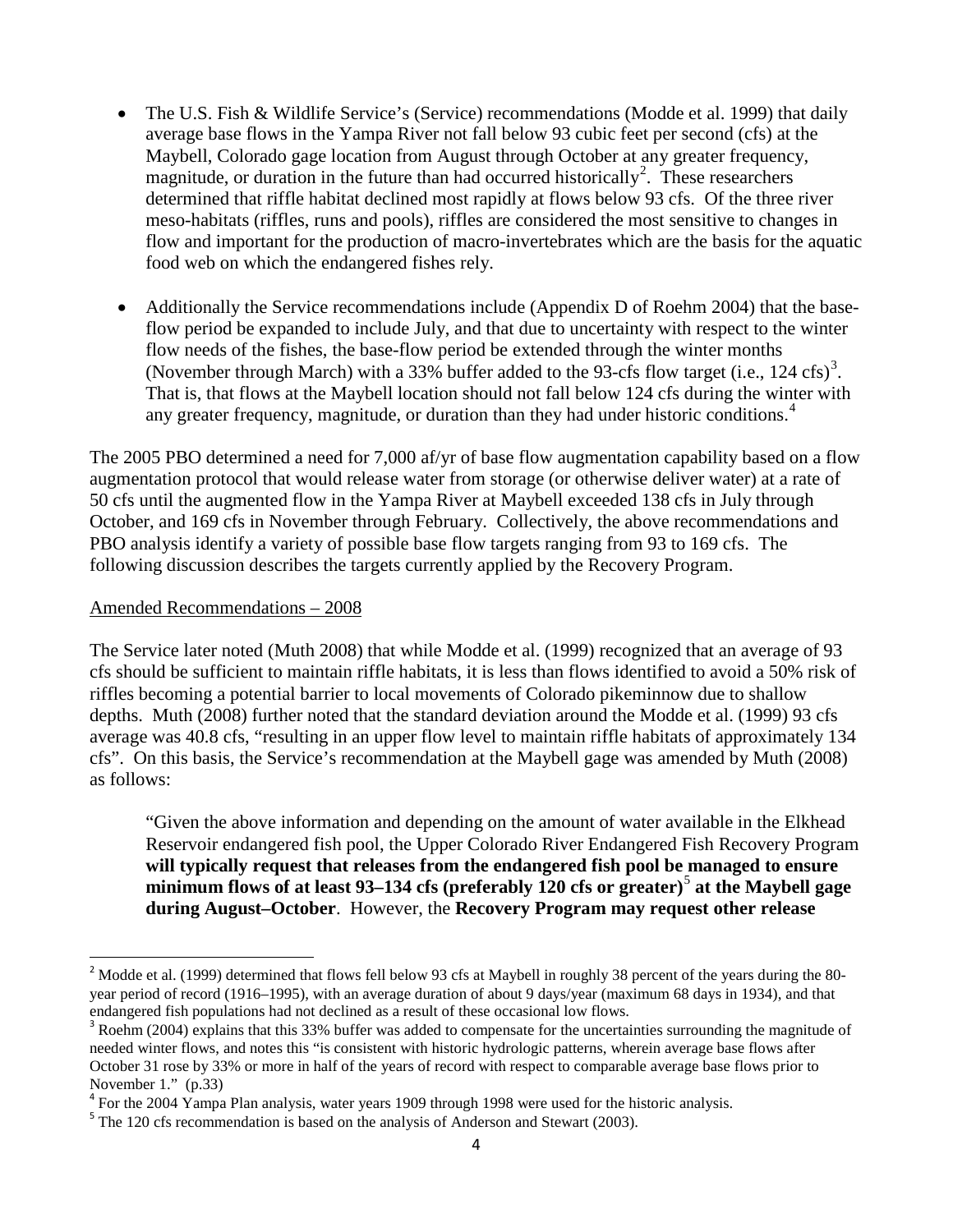#### **scenarios to support management actions deemed appropriate** to assist in recovery of the endangered fishes." [Emphasis added]

The "other release scenarios" mentioned by Muth (2008) allow the Recovery Program to seek higher base flow in wet years to better mimic historic flows, and to realize additional habitat benefits provided by higher flows. Recommendations made in several river studies<sup>[6](#page-4-0)</sup>, together with the characteristics of late summer flow in Yampa River in wetter years, have led the Recovery Program Director's Office to seek to maintain a minimum flow of at least 200 cfs in August through October of wet years. However, 200 cfs has not been formally adopted by the Program as a wet year target. The Program intends to review the additional hydrologic and biologic data collected since the original base flow recommendations were established to evaluate the suitability of the existing targets, and possibly update its Yampa River flow recommendations.

In summary, the Recovery Program generally operates to make Elkhead Reservoir releases relative to these instream flow targets in the Yampa River at the Maybell gage location from August 1 to October 31 of each year:

| Dry Years            | 93 cfs            |
|----------------------|-------------------|
| <b>Average Years</b> | $134 \text{ cfs}$ |
| Wet Years            | Under evaluation  |
|                      |                   |

Generally speaking, "dry" corresponds to hydrologic conditions of 75% or greater exceedance, "average" to 75% to 25% exceedance, and "wet" to 25% or less exceedance. The Program sets the corresponding flow target in June after considering the conditions on the river, forecasted streamflow, and the volume of storage in Elkhead Reservoir.

# **3. The Recovery Program's Flow Request Process**

### Recovery Program Water Supply

Two sources of supply at Elkhead Reservoir are available to augment Yampa River base flows for endangered fish:

- A 'Permanent Water Supply' (5,000 af /yr) which is available annually, with a 2002 storage priority, and
- An additional 'Short-Term Water Supply' (2,000 af/yr) which is available as needed through lease from CRWCD, under an agreement valid through at least February 2025.

Water released from these sources for the Recovery Program is measured at the USGS Yampa River near Maybell gage (#09251000), less transit losses determined by the Division Engineer. Normally, the maximum rate of release from Elkhead Reservoir for Recovery Program purposes is 50 to 75 cfs, but may occasionally be higher. The Division Engineer administers and protects the releases to the farthest downstream diversion structure on the Yampa River in Colorado, currently the Studebaker Pump, which is located approximately 17 river miles upstream of the Green River confluence and 75 river miles below the Maybell Canal diversion.

<span id="page-4-0"></span><sup>&</sup>lt;sup>6</sup> For example, Stewart et al. (2005) recommended base flows of at least this magnitude. Several other researchers (e.g., Bestgen 2015, Anderson and Stewart, 2003) similarly identified 200 cfs as a desirable base flow target for the lower Yampa River. However, none of these studies have been formally endorsed by the Recovery Program technical committees.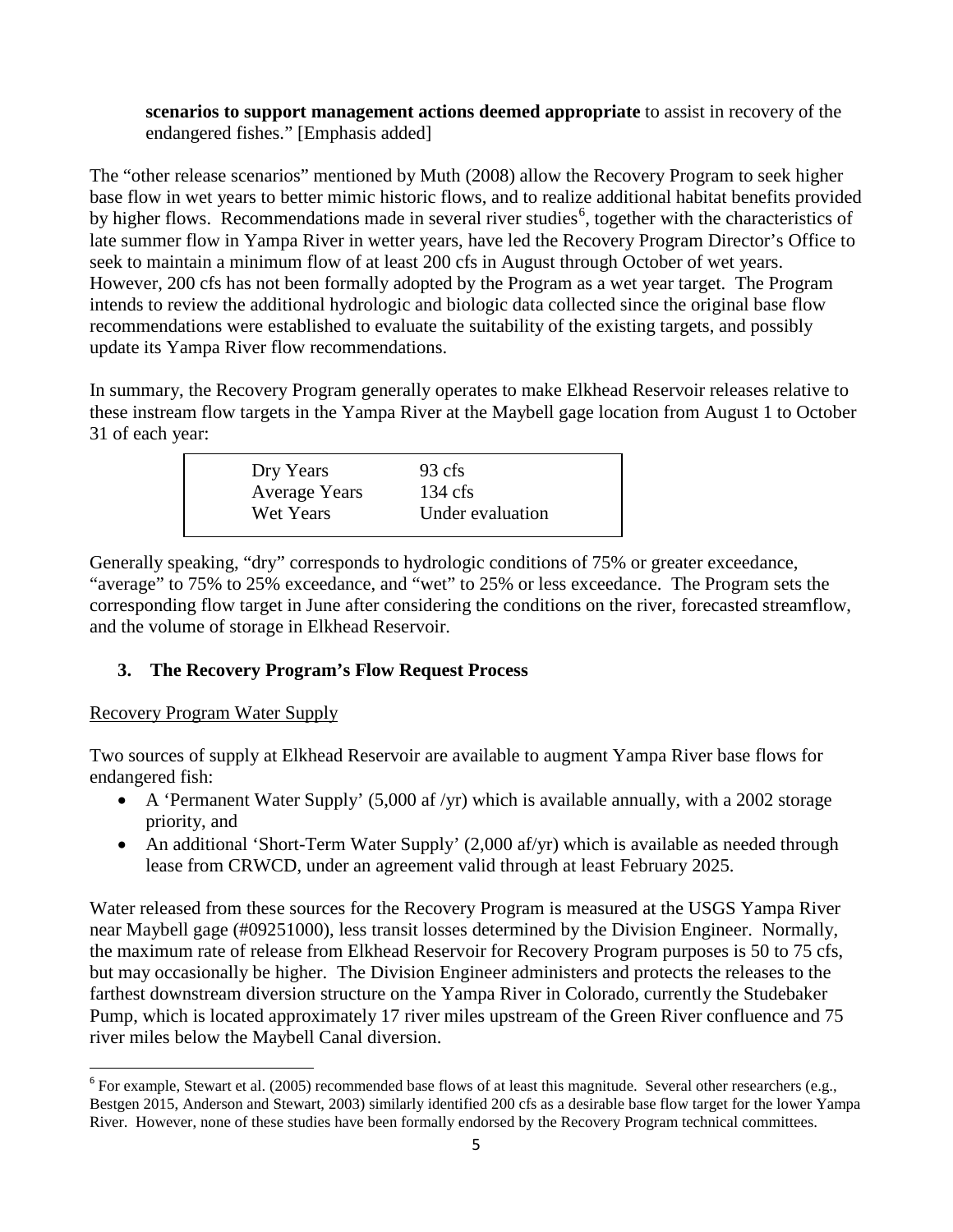#### Scheduling Releases from Elkhead Reservoir

In June, the Recovery Program assesses the water supply forecast to determine the minimum flows to attempt to maintain through the late summer months. The Recovery Program implements its August through October base flow augmentation on the Yampa River through weekly flow/release coordination calls that are initiated when the Maybell gage drops to approximately 400 cfs. Historically, this tends to occur sometime between early July (in unusually dry years) and early September (in unusually wet years). The Recovery Program invites the staff of Colorado Basin River Forecast Center, the National Weather Service, CRWCD, Division 6 Engineer's Office, USGS, Tri-State Generation and Transmission, City of Craig, Upper Yampa River Water District, and Maybell Irrigation District to participate in these calls. Participants in the call provide updates on current and forecasted conditions and anticipated river operations. After considering that information, the Recovery Program determines what Elkhead releases, if any, to request. The request is made by the Recovery Program to the CRWCD.

The Recovery Program has never made releases to augment Yampa River base flows in the winter, although such releases are allowed under the 2005 PBO. The Program twice has made four-day "pulse" releases in July or August from the Elkhead Reservoir Permanent Water Supply, as described under 'Program Flow Release History' below.

### Leasing the Short-term Water Supply from Elkhead Reservoir

The terms of the Service's agreement with the CRWCD are described on pages 10-11 of the 2005 PBO. The District and the Service entered into a 20-year lease (February 2005 through February 2025) for the Short-term Water Supply of up to 2,000 af/year at a cost to the Recovery Program of \$50/af.<sup>[7](#page-5-0)</sup> The District is free to market any unused water from the Short-term Water Supply on an annual basis. However, the Service has first option to lease each year, and agreed to notify the CRWCD of its intent to lease water in accordance with the following three-tiered schedule<sup>[8](#page-5-1)</sup>:

**Tier I:** On or before **May 1**: The Service will notify the CRWCD of its intent to take a minimum of 500 AF of water from the Short-term Water Supply or relinquish the entire 2,000 AF volume to the CRWCD at that time;

**Tier II:** On or before **June 1**: In any year in which the Service calls for 500 AF of the Shortterm Water Supply in accordance with Tier I, the Service will notify the CRWCD of its intent to take an additional 500 AF or relinquish the remaining 1,500 AF to the CRWCD at that time;

<span id="page-5-0"></span> $7$  This cost is fixed for the duration of the 20-year lease. The Service has a first option to renew this lease at terms agreed to by both parties. [http://www.coloradoriverrecovery.org/documents-publications/section-7](http://www.coloradoriverrecovery.org/documents-publications/section-7-consultation/yampaPBO/FinalYPBO.pdf) [consultation/yampaPBO/FinalYPBO.pdf.](http://www.coloradoriverrecovery.org/documents-publications/section-7-consultation/yampaPBO/FinalYPBO.pdf) There are also O&M charges associated with the permanent pool and the leased pool (when utilized).

<span id="page-5-1"></span><sup>&</sup>lt;sup>8</sup> While the dates specified here are set by the 2005 contract language, in practice CRWCD has often provided additional flexibility on these dates when other demands on the leasable storage have not materialized. This flexibility helps allow the Program to better adjust to unexpected changes in hydrologic conditions that can develop in late April and May.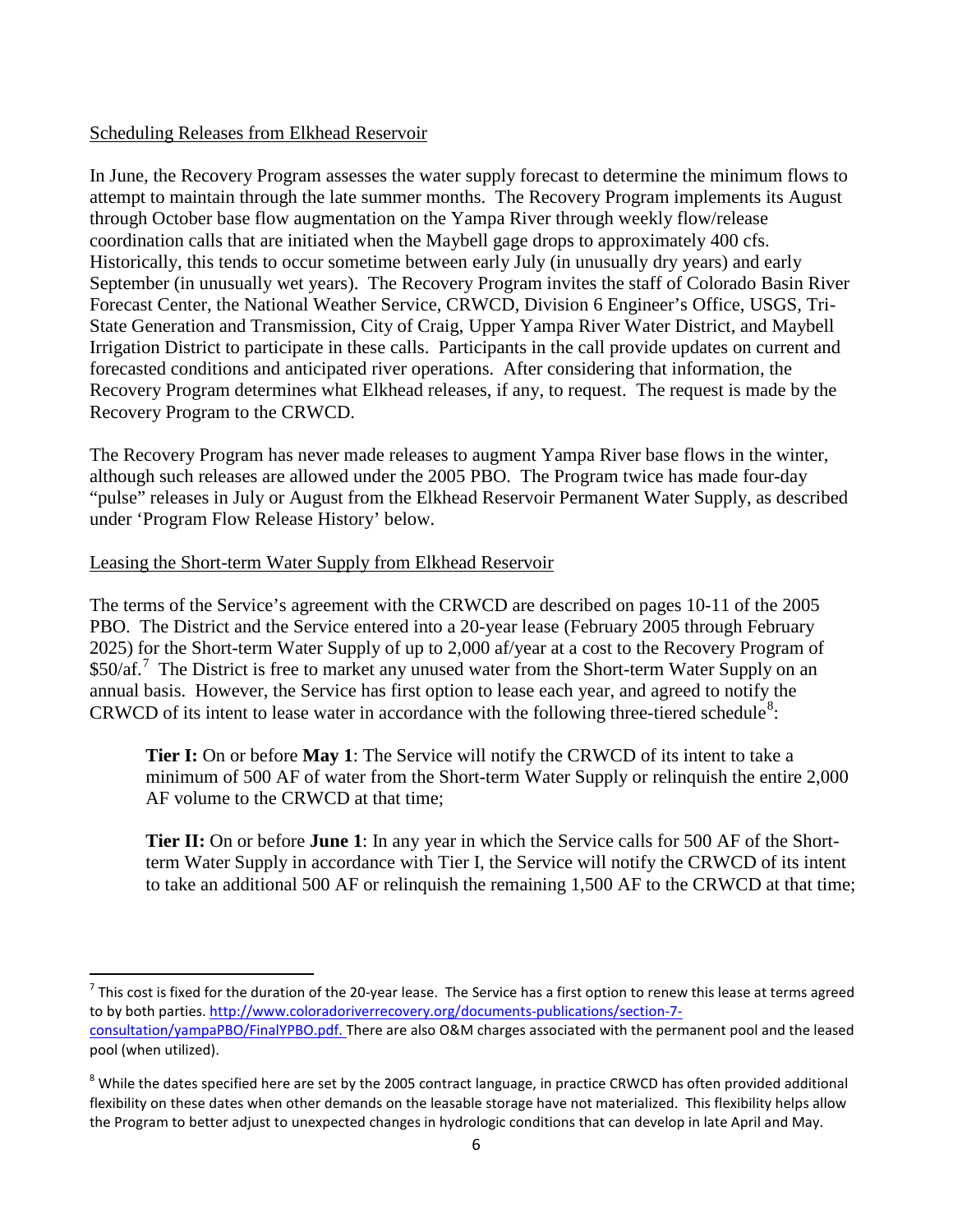**Tier III:** On or before **July 1**: In any year in which the Service calls for 1,000 AF of the Shortterm Water Supply in accordance Tiers I and II, the Service will notify the CRWCD of its intent to take the remaining 1,000 AF or relinquish that amount to the CRWCD.

If the Service fails to make an affirmative request in any year for water pursuant to this three-tiered schedule, the Service shall be considered to have relinquished the remaining balance of the Short-Term Water Supply until the supply resets on March 1. The CRWCD has the right to use any relinquished portion for other District purposes, including leasing the water to third parties. However, water from the Short-term Water Supply that is not used in any year is carried over for use in the subsequent year(s) to reduce any potential shortfall in filling the 2,000 af pool. (Nevertheless, that pool may never exceed 2,000 af.)

### **4. Administration of Elkhead Reservoir Releases and the Maybell Irrigation District Water Right**

As mentioned earlier, the Division Engineer ensures that water released from Elkhead Reservoir to enhance flows for endangered fish is protected to the farthest downstream diversion on the Yampa River, while respecting applicable water law and maintaining consistency with Yampa River water administration and accounting practices. The Division Engineer is able to protect the released water because of its decreed use for river fish habitat maintenance.

Protection of the released water includes coordination with the Maybell Irrigation District, which diverts from the Yampa River at the Maybell Canal headgate (River Mile 90.3). Enhancements in flow measurement and the automation of operations at the upper end of the Maybell Canal completed in 2017 allow the District to respond quickly to ensure that Elkhead Reservoir releases for the Program remain in the river, either through adjustments made to diversions at the canal headgate, or by promptly returning any diverted Recovery Program releases to the Yampa River at the canal flume where it crosses the river about one mile downstream. These procedures, agreed to by the District and the Division Engineer, are described in a document dated July 20, 2016, "Procedure for Protection of the Elkhead Creek Reservoir Releases for Endangered Fish and the Administration/Operation of the Maybell Canal" (Pitts, 2016).

As indicated in that document, the Recovery Program is obligated to do the following:

- Provide the Division Engineer with at least 48 hours advanced notice of initiation of releases from Elkhead Reservoir, including the start date and time, magnitude, and expected duration of the release (if known), as well as the expected timing and increase in flow at the Maybell Canal headgate; and
- Notify the Division Engineer of any changes in releases, including termination of releases, and the corresponding expected change in flow at the District's headgate.

When the Division Engineer is notified of these releases and changes to releases by the Recovery Program, she/he will promptly notify the Maybell Irrigation District. These notifications may occur during the coordination calls mentioned above.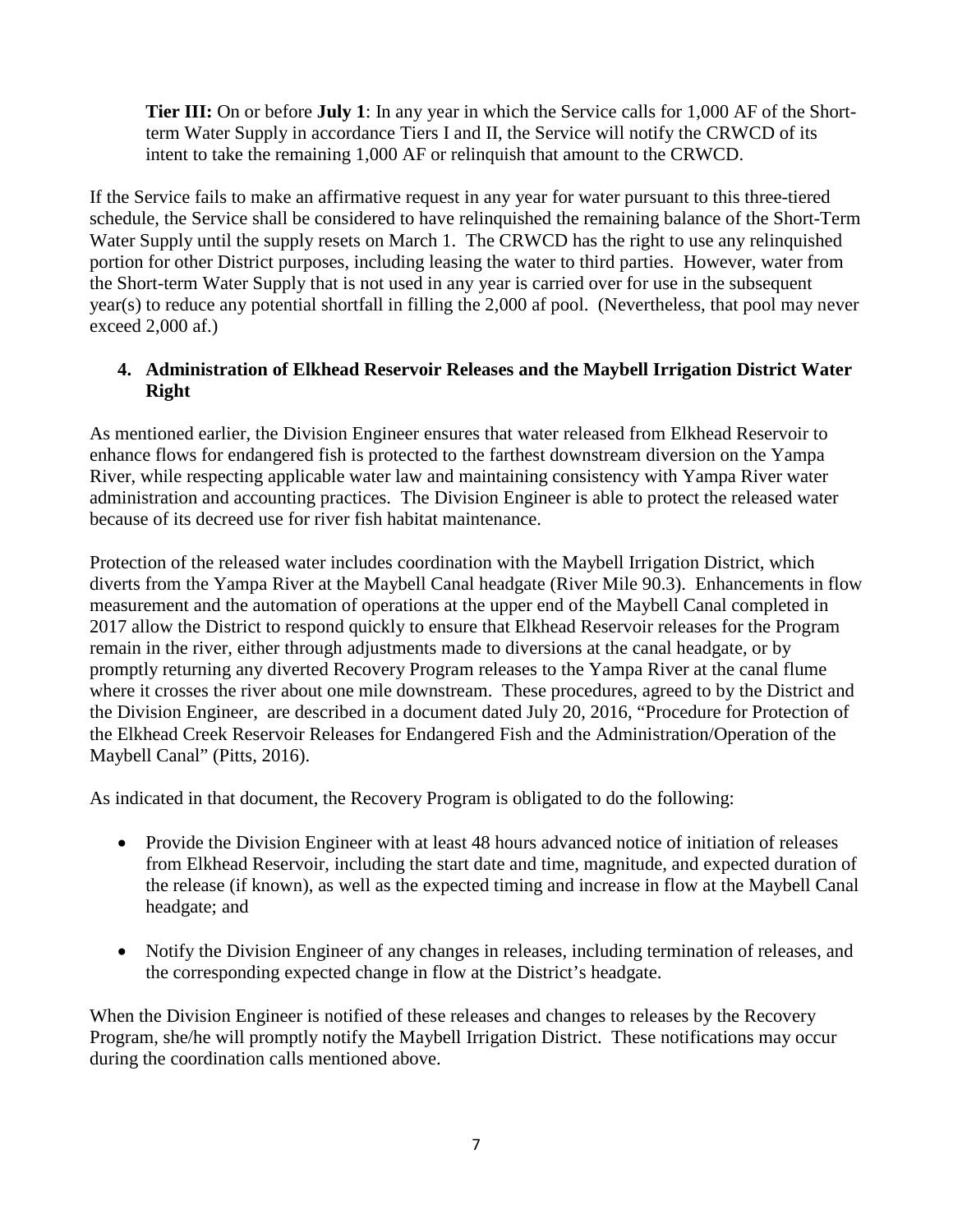### **5. Program Flow Release History**

The Recovery Program has released water from the Elkhead Reservoir fish pool for flow augmentation every year beginning in 2007. Actual releases made from 2007-2016 to augment existing base flows are shown in Table 1 and Appendix A. As summarized in Table 1, the total quantity released has been between 1,579 and 6,583 af annually.

The Recovery Program leased Short-Term water from CRWCD in only two of these years, 2012 (2,000 af) and 2013 (1,000 af), these being years in which snowpack was meager and expectations were for an unusually low late summer flow. However, in both these years not all of the Short-Term water leased was released, because in both years the summer conditions became wetter and a full release of water became unnecessary. The unused balance was carried over and used in the following years.

In the two wettest years (2011 and 2014) the Service released large pulses that supplemented relatively high summer flows. These releases were made from the permanent pool (in both years), and in 2014 also included leased water that was carried-over from unused 2013 supplies. In 2011 this consisted of a four-day Elkhead Reservoir pulse release in August, peaking at 295 cfs, to disadvantage nonnative bass. In 2014 this consisted of a four-day pulse release in July, peaking at 262 cfs, to extend the boating period for the purpose of removing nonnative fish.

| Year | <b>CBRFC</b><br>Forecast               | Mean<br><b>Flow</b>          | Target<br>Minimum<br><b>Flow</b> | <b>Elkhead Release</b> |                                           |                                          |                          | Days Below Thresholds<br>in Aug-Oct |                                   |                            |
|------|----------------------------------------|------------------------------|----------------------------------|------------------------|-------------------------------------------|------------------------------------------|--------------------------|-------------------------------------|-----------------------------------|----------------------------|
|      | Apr-Jul<br>Water<br>Supply as %<br>Avg | July-Oct<br>Average<br>(CFS) | <b>CFS</b>                       | Start<br>Date          | Perma-<br>nent<br>Pool<br>Release<br>(AF) | Temp<br>Pool<br>Lease<br>Release<br>(AF) | Total<br>Release<br>(AF) | <b>Below</b><br>93<br><b>CFS</b>    | <b>Below</b><br>134<br><b>CFS</b> | Below<br>200<br><b>CFS</b> |
| 2007 | <b>No</b><br>forecast                  | 299                          | 93                               | 2-Aug                  | 5,000                                     | $\mathbf 0$                              | 5,000                    | $\mathbf 0$                         | $\overline{7}$                    | 38                         |
| 2008 | 122%                                   | 702                          | 134                              | 24-Aug                 | 5,005                                     | $\mathbf 0$                              | 5,005                    | $\mathbf 0$                         | $\mathbf 0$                       | 6                          |
| 2009 | 67%                                    | 530                          | 134                              | $10 - Aug$             | 5,000                                     | $\mathbf 0$                              | 5,000                    | $\mathbf 0$                         | 8                                 | 23                         |
| 2010 | 80%                                    | 418                          | 134                              | 1-Sep                  | 5,000                                     | $\mathbf 0$                              | 5,000                    | $\mathbf 0$                         | 8                                 | 42                         |
| 2011 | 280%                                   | 2037                         | 200                              | 18-Aug                 | 1,822                                     | $\mathbf 0$                              | 1,822#                   | $\mathbf 0$                         | $\mathbf 0$                       | $\mathbf 0$                |
| 2012 | 19%                                    | 113                          | 93                               | $2 -$ Jul              | 5,000                                     | 1,583                                    | 6,583                    | 58                                  | 72                                | 87                         |
| 2013 | 59%                                    | 321                          | 93                               | 11-Aug                 | 4,852                                     | 394                                      | 5,246                    | 4                                   | 19                                | 41                         |
| 2014 | 144%                                   | 647                          | 200                              | 22-Jul                 | 639                                       | 940*                                     | 1,579#                   | $\Omega$                            | $\Omega$                          | $\mathbf 0$                |
| 2015 | 78%                                    | 387                          | 134(?)                           | 14-Aug                 | 5,000                                     | $\mathbf 0$                              | 5,000                    | 0                                   | 13                                | 45                         |
| 2016 | 58% **                                 | 338                          | 134                              | 17-Aug                 | 5,000                                     | 0                                        | 5,000                    | 13                                  | 35                                | 52                         |

**Table 1. Yampa River Conditions and Elkhead Reservoir Releases for Instream Flow, 2007-2016**

\* This 940 AF of leased water was carried over from that not used in 2013.

\*\* Unanticipated May precipitation substantially boosted the actual water supply relative to this April forecast.

# Released only to briefly augment high flows in 2011 and 2014.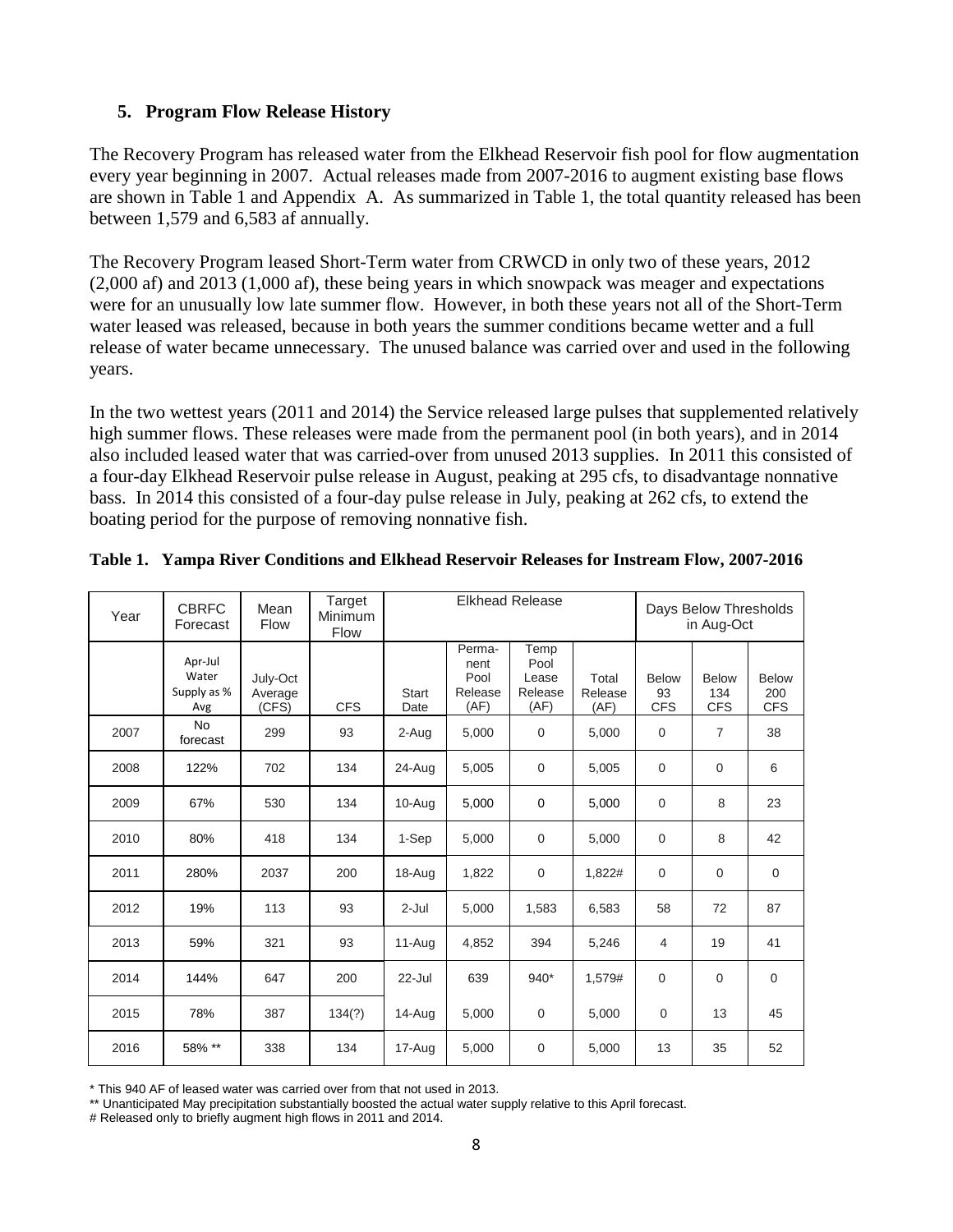### **6. Assessment of Recovery Program Releases**

As suggested by Table 1 and illustrated by graphs for each year (Appendix B), releases made from Elkhead Reservoir to enhance base flows in the Yampa River during the July-through-October low flow period have substantially improved the frequency with which flows have met or exceeded corresponding base flow targets.

While it has not been unusual for mean daily flows to fall below the corresponding target for multiple days during the low-flow period, it is clear that timely Elkhead Reservoir releases have substantially reduced the frequency, magnitude, and duration of shortfalls to targets. As described in footnote 2, a 1999 analysis indicated that, historically, flows fell below 93 cfs at the Maybell gage location in roughly 38 percent of years, with an average duration of about 9 days/year. Table 1 shows that daily mean flows below 93 cfs have occurred in only three of the ten years Recovery Program releases have been made from Elkhead Reservoir, and in only one of those years (2012, one of the driest on record) for more than 13 days total, or for more than seven consecutive days.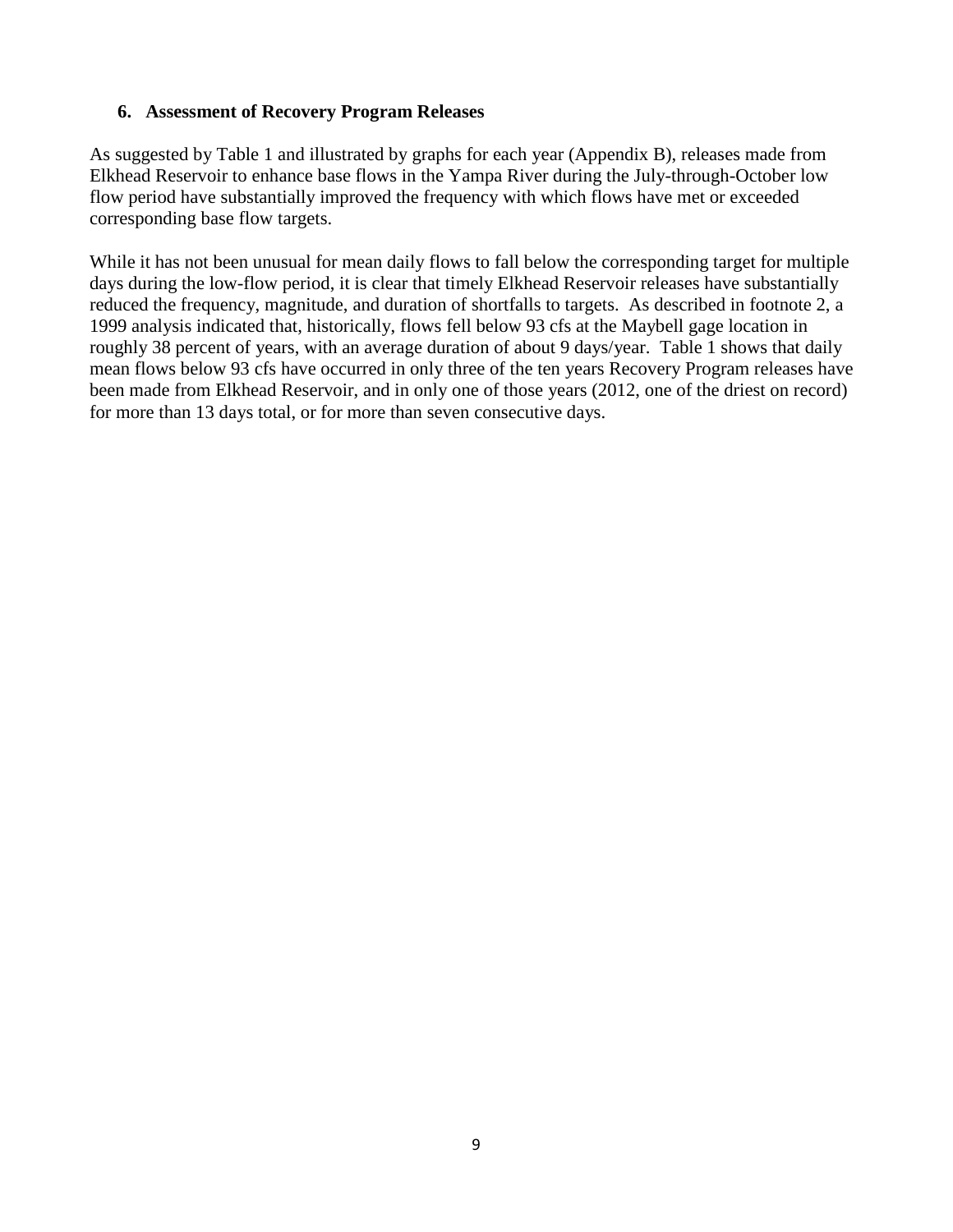### **Literature Cited**

[Anderson, R., and G. Stewart. 2003.](http://www.coloradoriverrecovery.org/documents-publications/technical-reports/isf/Anderson.pdf) *Riverine Flow Investigations*, Federal Aid Project F-289-R6.

- [Bestgen, K.R. 2015.](http://www.coloradoriverdistrict.org/wp-content/uploads/2015/06/Yampa-River-Flow-Regime-for-Native-Fishes.pdf) Aspects of the Yampa River Flow Regime Essential for Maintenance of Native Fishes . Final Report submitted to the National Park Service, The Nature Conservancy, and Western Resource Advocates. Department of Fish, Wildlife, and Conservation Biology, Colorado State University, Fort Collins. Larval Fish Laboratory Contribution 181.
- [Modde, T. W.J. Miller, and R. Anderson. 1999.](http://www.coloradoriverrecovery.org/documents-publications/technical-reports/hab/moddeetal1999.pdf) *Determination of habitat availability, habitat use, and flow needs of endangered fishes in the Yampa River between August and October*. Final Report to Upper Colorado River Endangered Fish Recovery Program, Denver, Colorado.
- [Muth, R. 2008.](http://www.coloradoriverrecovery.org/documents-publications/technical-reports/isf/YampaMaybellFlowaddendum.pdf) Rationale for Management of Water Releases from the Elkhead Reservoir Endangered Fish Pool to Augment August-October Base Flows in the Yampa River. Memorandum from Program Director of the Upper Colorado River Recovery Program to Erin Light, Division Engineer, Water Division 6, Steamboat Springs, Colorado, April 3, 2008.
- [Pitts, T. 2016.](http://www.coloradoriverrecovery.org/documents-publications/section-7-consultation/yampaPBO/ElkheadCreekProc.pdf) Memo to Erin Light, Division Engineer and Mike Camblin, President, Maybell Irrigation District, *Final Procedure: Protection of the Elkhead Creek Reservoir Releases for Endangered Fish and Administration/Operation of the Maybell Canal*, via email, July 20, 2016.
- [Roehm, G.W. 2004.](http://www.coloradoriverrecovery.org/documents-publications/technical-reports/isf/yampa/YampaPlan.pdf) Management plan for endangered fishes in the Yampa River Basin and environmental assessment. U.S. Fish and Wildlife Service, Mountain-Prairie Region. Denver.
- [Stewart, G. S., R. A. Anderson, and E. Wohl. 2005.](http://onlinelibrary.wiley.com/doi/10.1002/rra.868/epdf) Two-dimensional modeling of habitat suitability as a function of discharge on two Colorado rivers. *River Research and Applications*, 21:1061– 1074.
- [U.S Fish and Wildlife Service. 2005a.](http://www.coloradoriverrecovery.org/documents-publications/section-7-consultation/yampaPBO/FinalYPBO.pdf) Final Programmatic Biological Opinion on the Management Plan for Endangered Fishes in the Yampa River Basin. 93 pp.
- U.S. Fish and Wildlife Service. 2005b. Lease, Elkhead Reservoir Englargement Short-Term Water Supply. 10 pp.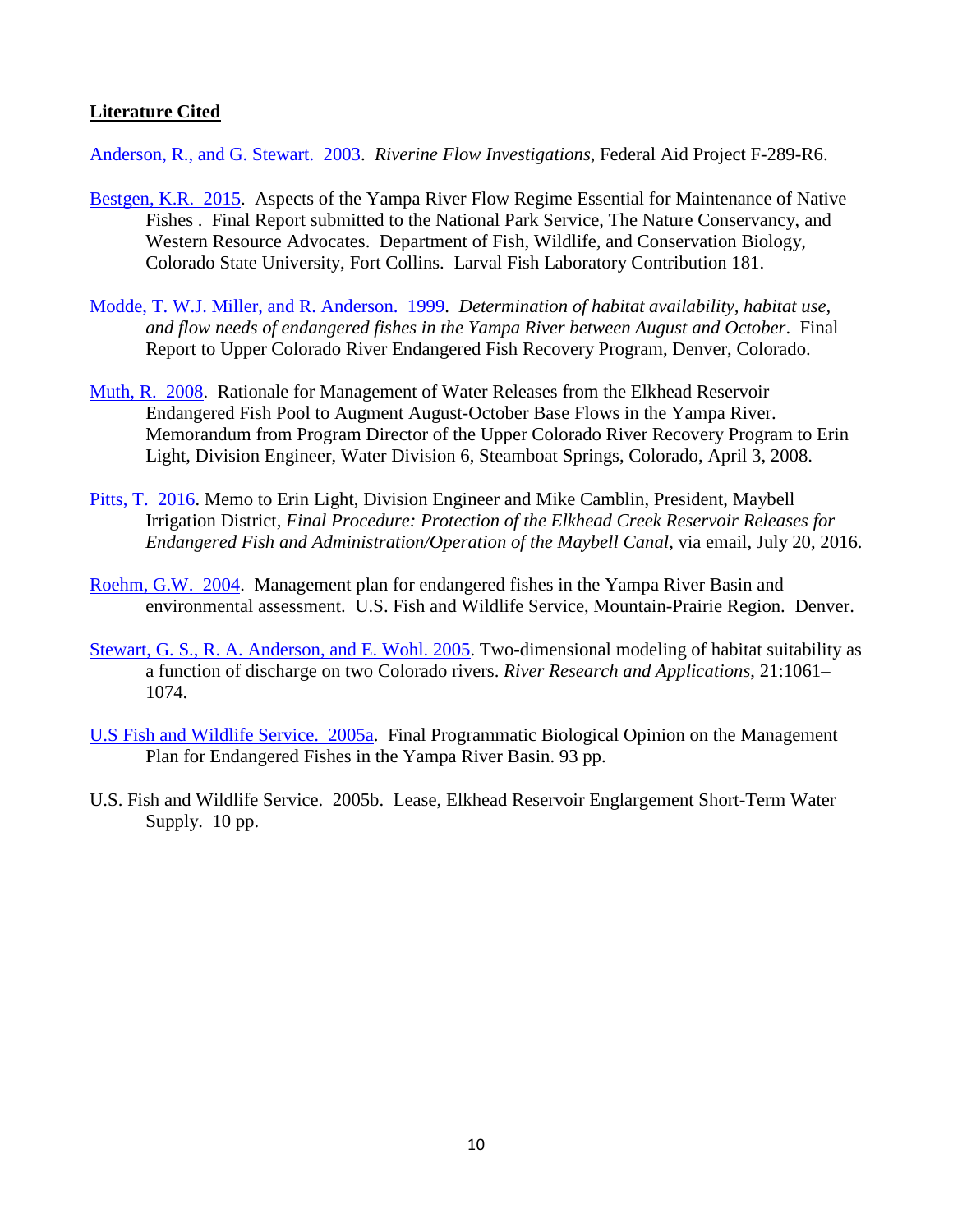#### **Appendix A**

#### **Fish Pool Releases from Elkhead Reservoir 2007 – 2016**



### **Elkhead Reservoir Fish Releases**

Flow Release Estimated Travel Times:

Ashley Nielson from Colorado basin River Forecast Center [ashley.nielson@noaa.gov:](mailto:ashley.nielson@noaa.gov) The model is set for these travel times for high flow (1000 cfs): Elkhead Reservoir to Yampa-Craig =  $\approx$  6-8 hours Yampa-Craig to Maybell = ~15-17 hours Maybell to Deer Lodge = ~18-20 hours

Don Meyer from the River District don@crwcd.org @ low flows ~150 cfs: Elkhead Reservoir to Maybell about 2 to 3 days

Flow loss/attenuation Downstream:

Erin Light (Division Engineer): transit loss assumption between Elkhead reservoir and the USGS Maybell gage: 0.5% per mile over approximately 72 miles for ~35% loss.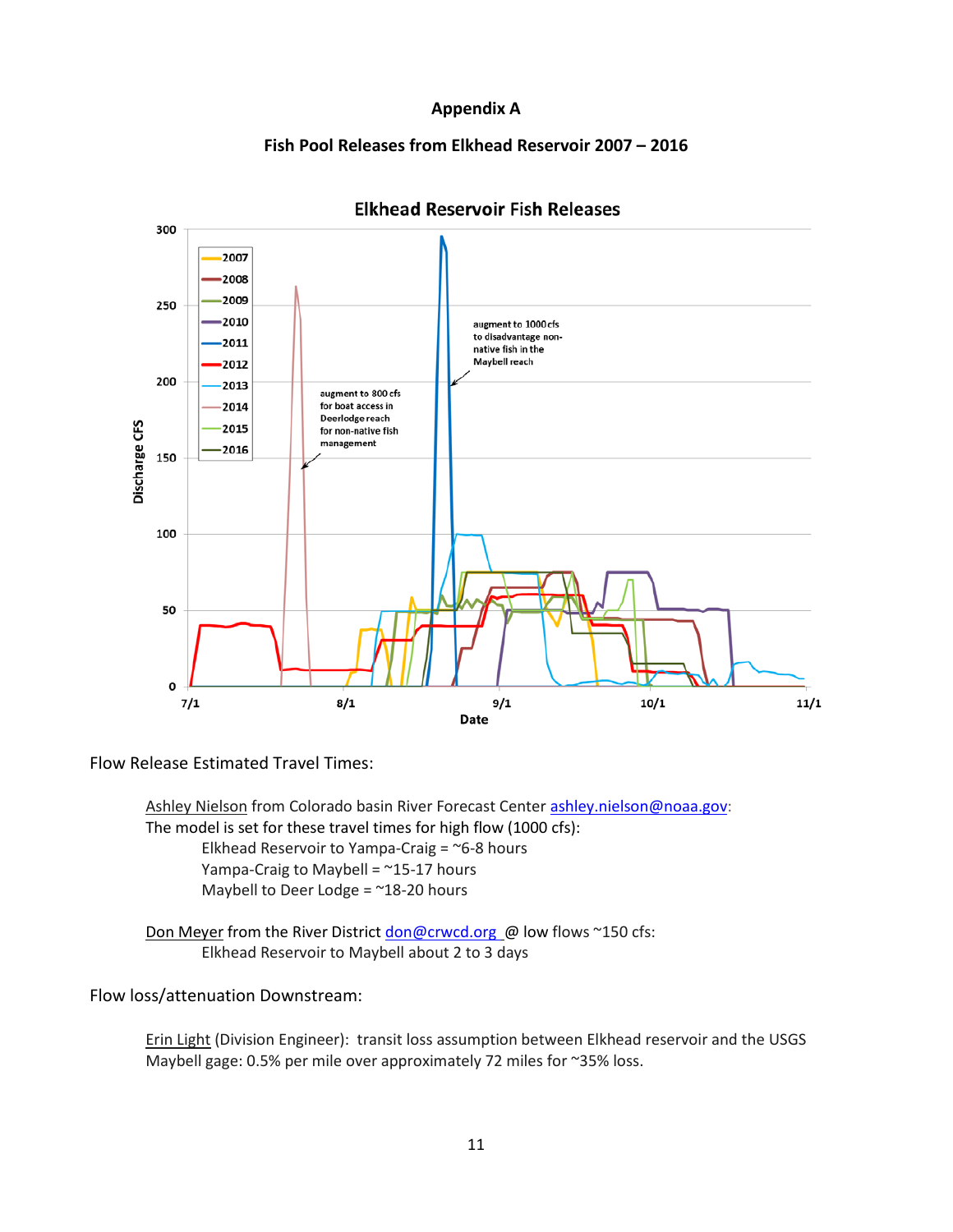**Appendix B Recovery Program Flow Releases and Yampa River Summer Flow Graphs, 2007 through 2016**



Note: These graphs assume a 35% loss and three-day transit time to the Maybell gage.

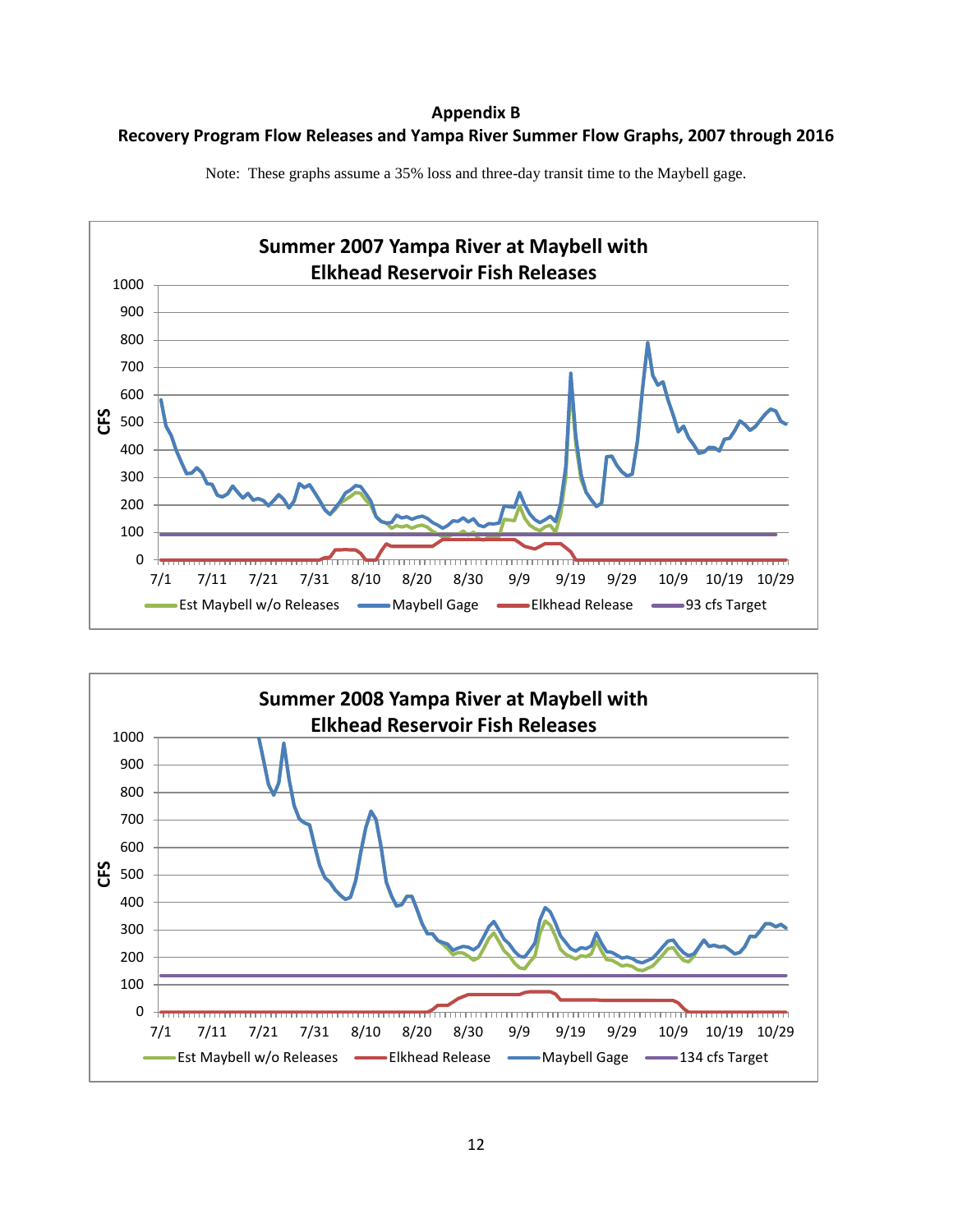

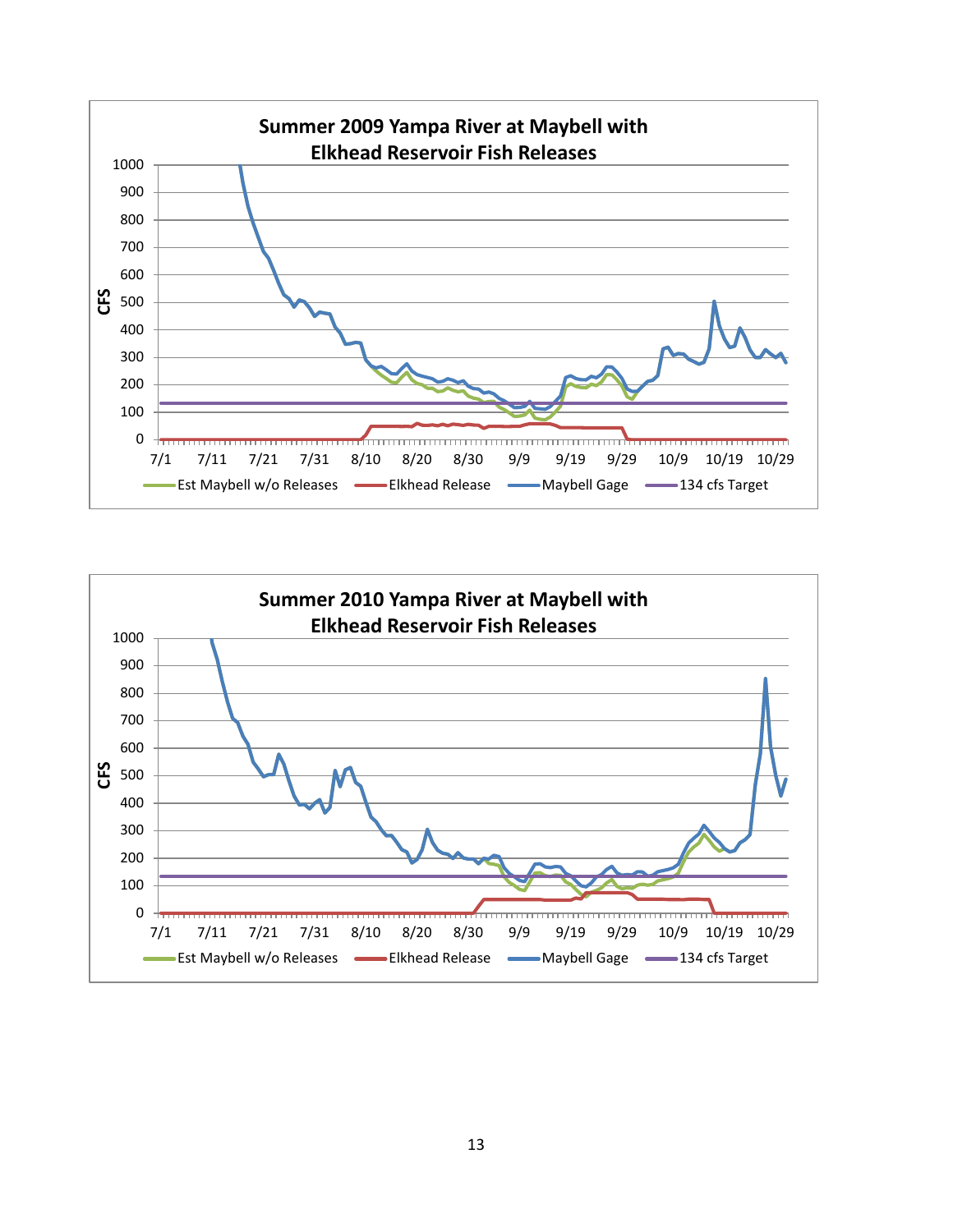

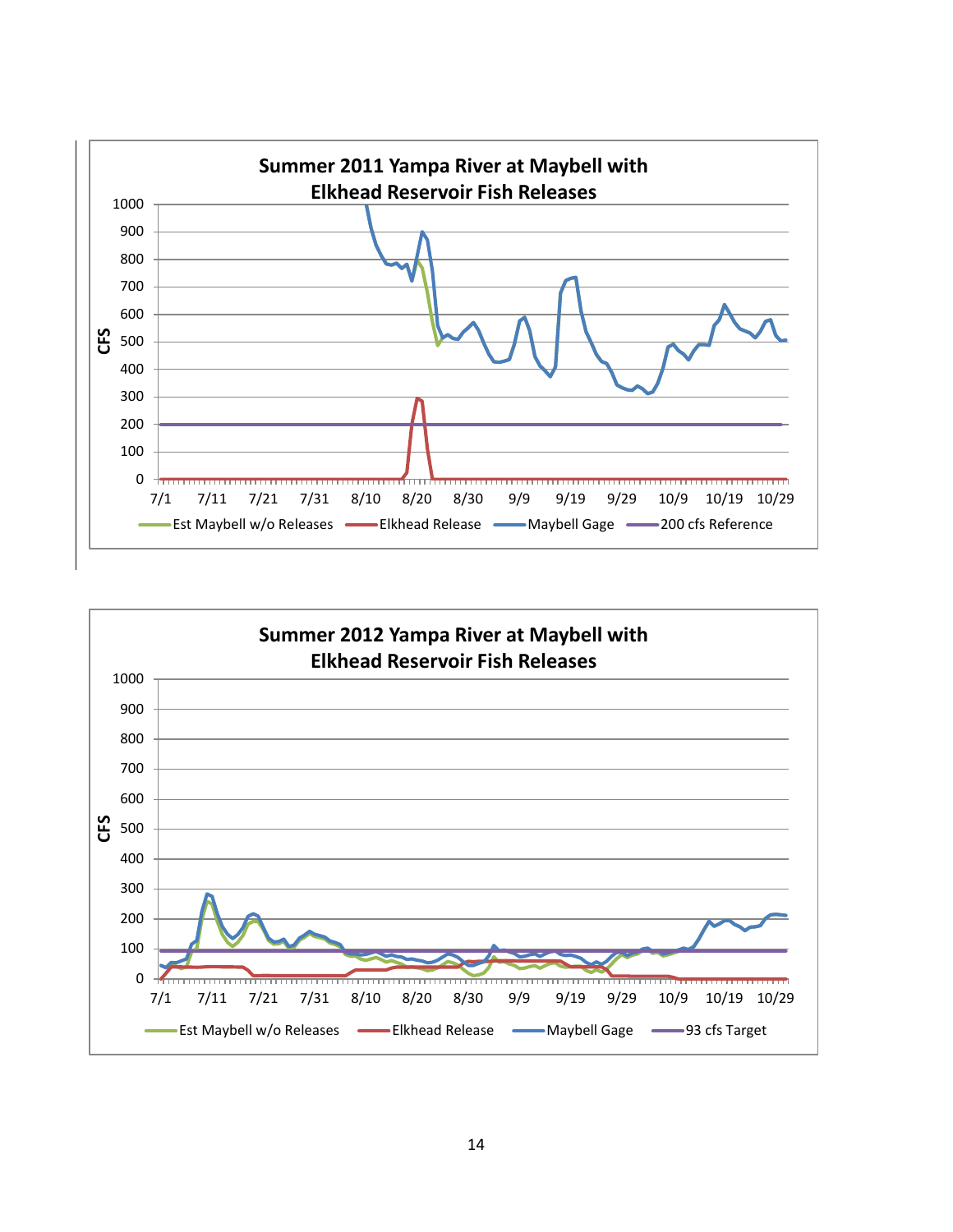